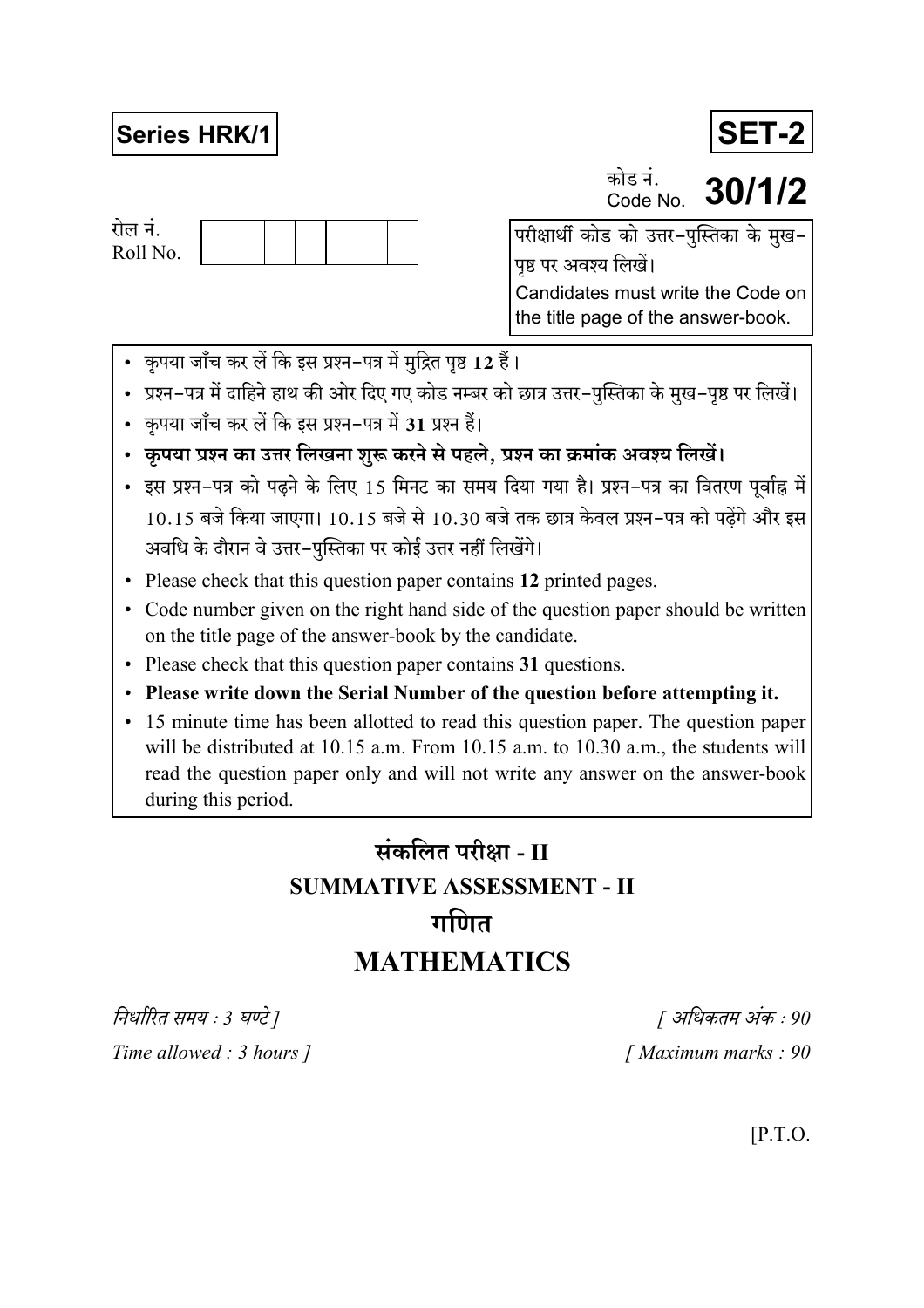#### सामान्य निर्देशः

- सभी प्रश्न अनिवार्य हैं।  $(i)$
- इस प्रश्न–पत्र में 31 प्रश्न हैं जो चार खण्डों अ. ब. स और द में विभाजित हैं।  $(ii)$
- खण्ड अ में एक-एक अंक वाले 4 प्रश्न हैं। खण्ड ब में 6 प्रश्न हैं जिनमें से प्रत्येक  $(iii)$ 2 अंक का है। खण्ड स में 10 प्रश्न तीन–तीन अंकों के हैं। खण्ड द में 11 प्रश्न हैं जिनमें से प्रत्येक 4 अंक का है।
- कैलकलेटर का प्रयोग वर्जित है।  $(iv)$

#### **General Instructions:**

- $(i)$ All questions are compulsory.
- $(ii)$ The question paper consists of 31 questions divided into four sections  $A, B, C$  and  $D$ .
- Section  $\vec{A}$  contains 4 questions of 1 mark each. Section  $\vec{B}$  contains 6  $(iii)$ questions of 2 marks each. Section  $C$  contains 10 questions of 3 marks each and Section **D** contains 11 questions of 4 marks each.
- $(iv)$ Use of calculators is not permitted.

## खण्ड - अ **SECTION - A**

प्रश्न संख्या 1 से 4 तक प्रत्येक प्रश्न 1 अंक का है। Question numbers 1 to 4 carry 1 mark each.

संख्याओं  $-3, -2, -1, 0, 1, 2, 3$  में से यादृच्छया एक संख्या को चुना गया। इस संख्या का  $\mathbf{1}$ . वर्ग 1 या 1 से कम होने की प्रायिकता क्या होगी ?

A number is chosen at random from the numbers  $-3, -2, -1, 0, 1, 2, 3$ . What will be the probability that square of this number is less then or equal to 1?

$$
30/1/2
$$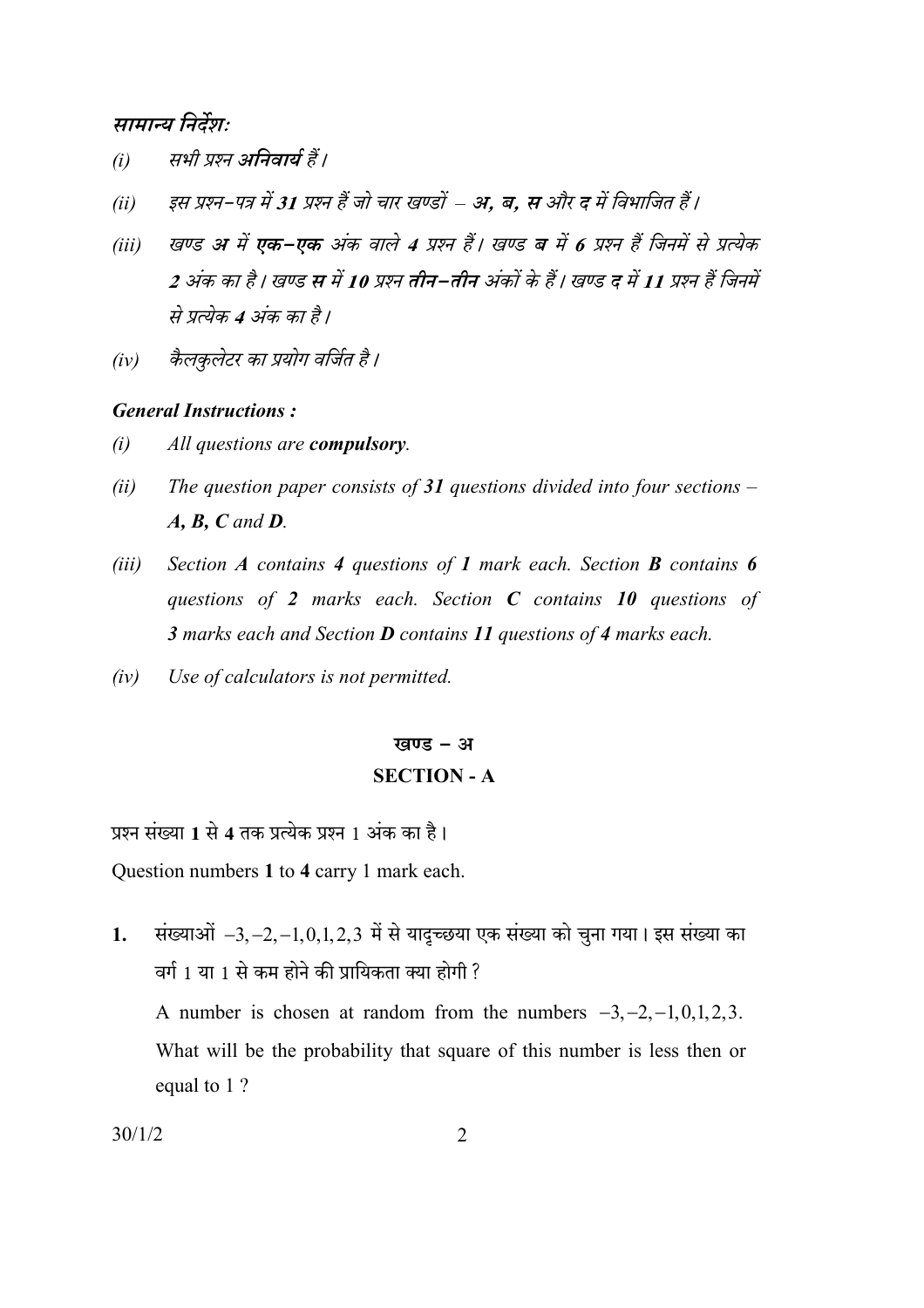यदि बिंदुओं (4, k) तथा (1, 0) के बीच की दूरी 5 है तो  $k$  के संभावित मान क्या  $2.$ होंगे ?

If the distance between the points  $(4, k)$  and  $(1, 0)$  is 5, then what can be the possible values of  $k$ ?

एक मीनार की ऊँचाई और इसकी भूमि पर बनी छाया की लंबाई का अनुपात  $\sqrt{3}$ :1 है।  $3.$ सुर्य का उन्नयन कोण क्या है ?

The ratio of the height of a tower and the length of its shadow on the ground is  $\sqrt{3}$ :1. What is the angle of elevation of the sun?

एक ठोस अर्द्ध गोले का आयतन तथा पृष्ठीय क्षेत्रफल संख्यात्मक रूप में बराबर हैं। अर्द्ध  $\overline{\mathbf{4}}$ गोले का व्यास क्या है ?

Volume and surface area of a solid hemisphere are numerically equal. What is the diameter of hemisphere?

## खण्ड - ब  $SECTION - B$

प्रश्न संख्या 5 से 10 तक प्रत्येक प्रश्न 2 अंक का है।

Question numbers 5 to 10 carry 2 marks each.

सिद्ध कीजिए कि एक वृत्त के व्यास के अंत बिंदुओं पर खींची गई स्पर्श रेखाएँ परस्पर  $5.$ समांतर होती हैं।

Prove that tangents drawn at the ends of a diameter of a circle are parallel to each other.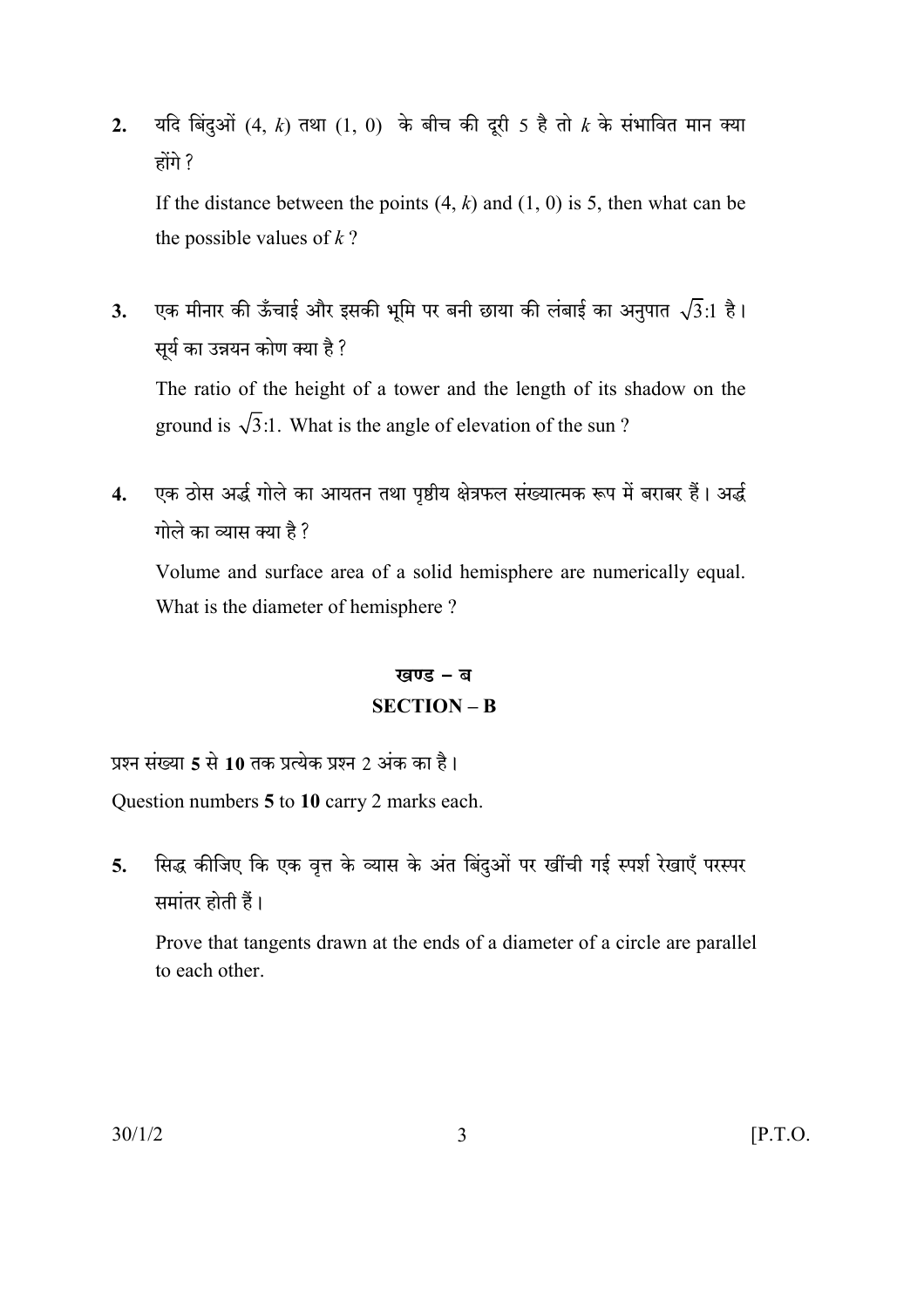दी गई आकृति में, किसी बाह्य बिंदु P से वृत्त पर स्पर्श रेखाएँ PA तथा PB खींची गई हैं। 6. CD एक अन्य स्पर्श रेखा है, जो वृत्त को बिंदु Q पर स्पर्श करती है। यदि PA = 12 सेमी तथा  $QC = QD = 3$  सेमी हो, तो  $PC + PD$  का मान ज्ञात कीजिए।



In the given figure, PA and PB are tangents to the circle from an external point P. CD is another tangent touching the circle at Q. If  $PA = 12$  cm,  $QC = QD = 3$  cm, then find  $PC + PD$ .



- द्विघात समीकरण  $\sqrt{2}x^2+7x+5\sqrt{2}=0$  के मूल ज्ञात कीजिए।  $7.$ Find the roots of the quadratic equation  $\sqrt{2x^2 + 7x + 5\sqrt{2}} = 0$ .
- ज्ञात कीजिए कि 200 और 500 के बीच कितने पूर्णांक 8 से विभाज्य हैं। 8. Find how many integers between 200 and 500 are divisible by 8.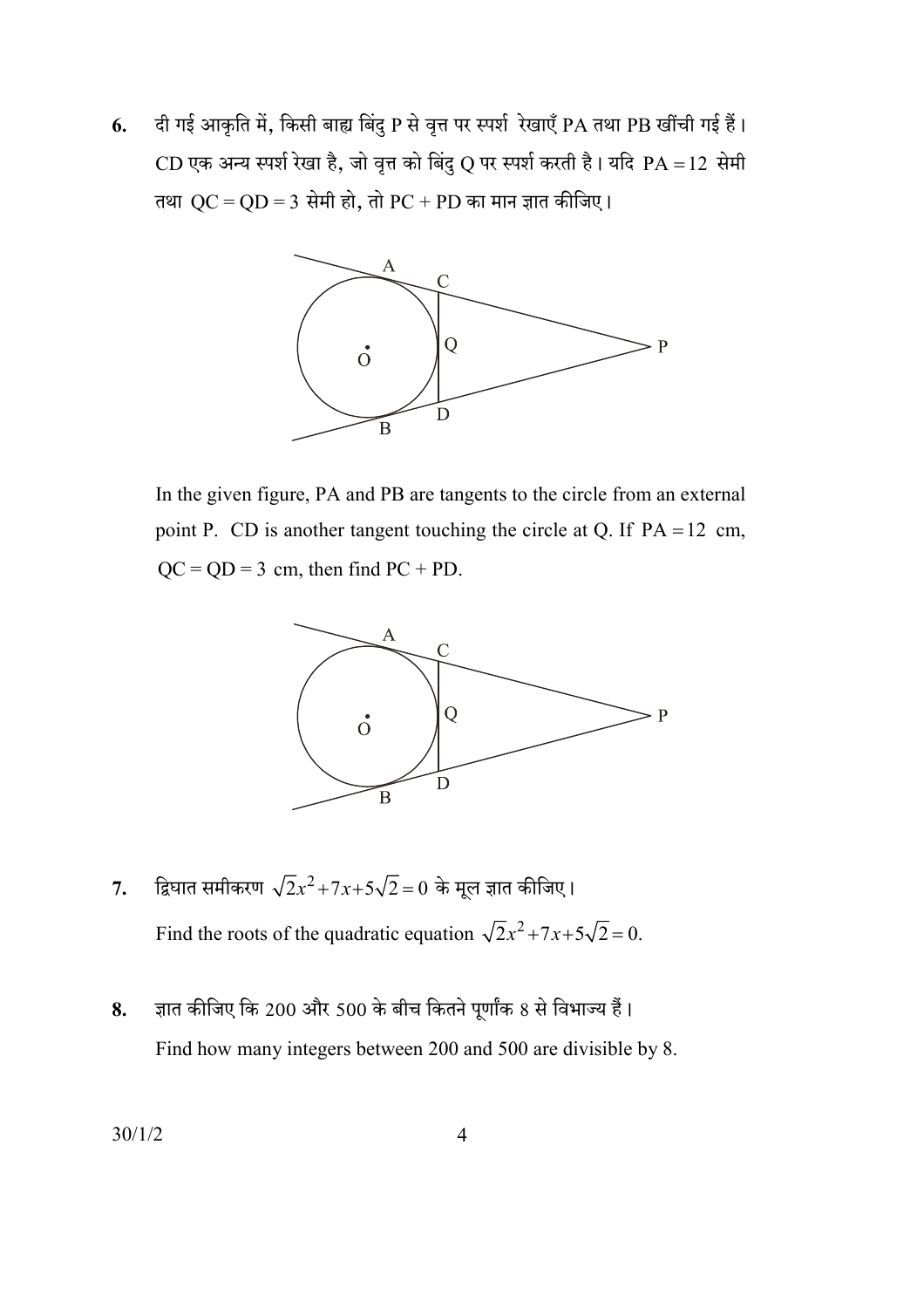$k$  का वह मान ज्ञात कीजिए जिसके लिए समीकरण  $x^2+k(2x+k-1)+2=0$  के मूल  $9<sub>1</sub>$ वास्तविक तथा समान हैं। Find the value of k for which the equation  $x^2 + k(2x+k-1)+2 = 0$  has

real and equal roots.

10. एक 7 सेमी लंबाई का रेखाखण्ड खींचें तथा उसे 2:3 के अनुपात में आंतरिक रूप से विभाजित कीजिए।

Draw a line segment of length 7 cm and divide it internally in the ratio  $2:3$ .

### खण्ड - स  $SECTION - C$

प्रश्न संख्या 11 से 20 तक प्रत्येक प्रश्न 3 अंक का है।

Question numbers 11 to 20 carry 3 marks each.

- 11. एक त्रिभुज का क्षेत्रफल 5 वर्ग इकाई है। इसके दो शीर्ष  $(2, 1)$  तथा  $(3, -2)$  हैं। यदि तीसरा शीर्ष  $\left(\dfrac{7}{2},y\right)$  है, तो  $y$  का मान ज्ञात कीजिए। The area of a triangle is 5 sq units. Two of its vertices are  $(2, 1)$  and (3, -2). If the third vertex is  $\left(\frac{7}{2}, y\right)$ , find the value of y.
- 12. दर्शाइए कि  $\Delta$  ABC जहाँ A(-2, 0), B(2, 0), C(0, 2) तथा  $\Delta$  PQR जहाँ P(-4, 0),  $Q(4, 0), R(0, 4)$  है, समरूप त्रिभुज हैं। Show that  $\triangle$  ABC, where A(-2, 0), B(2, 0), C(0, 2) and  $\triangle$  PQR where  $P(-4, 0), Q(4, 0), R(0, 4)$  are similar triangles.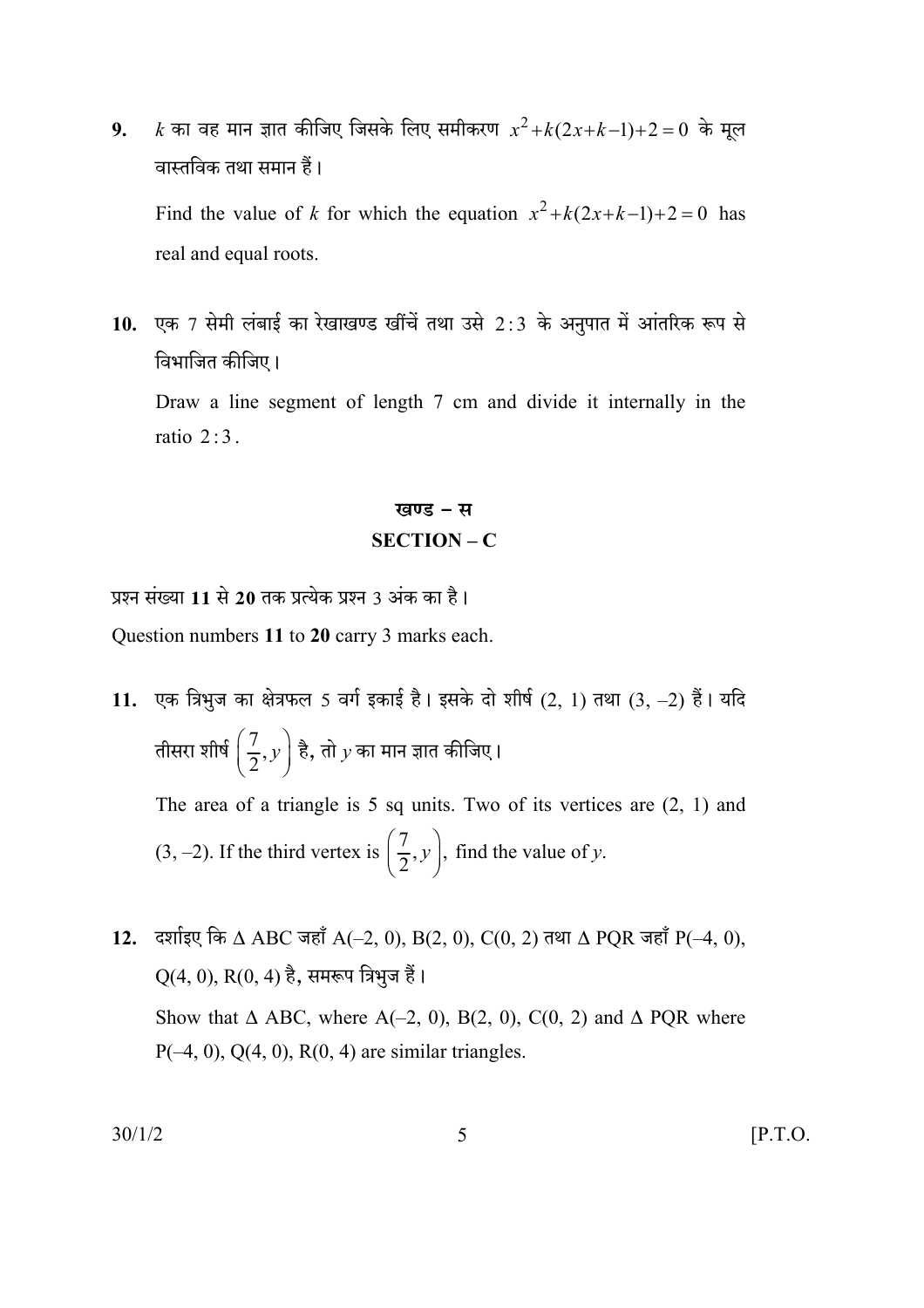- दो विभिन्न पासों को एक साथ फेंका गया। प्रायिकता ज्ञात कीजिए कि प्राप्त संख्याओं  $13.$ 
	- का योग 7 से कम हो  $(i)$
	- का गुणनफल 16 से कम हो  $(ii)$
	- का युग्म विषम संख्याओं का द्विक हो।  $(iii)$

Two different dice are thrown together. Find the probability that the numbers obtained

- $(i)$ have a sum less than 7
- $(ii)$ have a product less than 16
- is a doublet of odd numbers.  $(iii)$
- 14. O केन्द्र वाले एक वृत्त पर एक बाह्य बिन्दु T से दो स्पर्श रेखाएँ TP तथा TQ खींची गई हैं। सिद्ध कीजिए कि  $\angle$  PTQ = 2  $\angle$  OPQ

Two tangents TP and TQ are drawn to a circle with centre O from an external point T. Prove that  $\angle$  PTQ = 2  $\angle$  OPQ.

15. श्रेणी  $\left(4-\frac{1}{n}\right)+\left(4-\frac{2}{n}\right)+\left(4-\frac{3}{n}\right)+\dots$  के *n* पदों का योग ज्ञात करें । Find the sum of *n* terms of the series  $\left(4-\frac{1}{n}\right)+\left(4-\frac{2}{n}\right)+\left(4-\frac{3}{n}\right)+\dots$ 

16. यदि समीकरण  $(1+m^2)x^2+2mcx+c^2-a^2=0$  के मूल समान हों तो दर्शाइए कि  $c^2 = a^2(1+m^2)$ 

If the equation  $(1+m^2)x^2+2mcx+c^2-a^2=0$  has equal roots then show that  $c^2 = a^2(1+m^2)$ .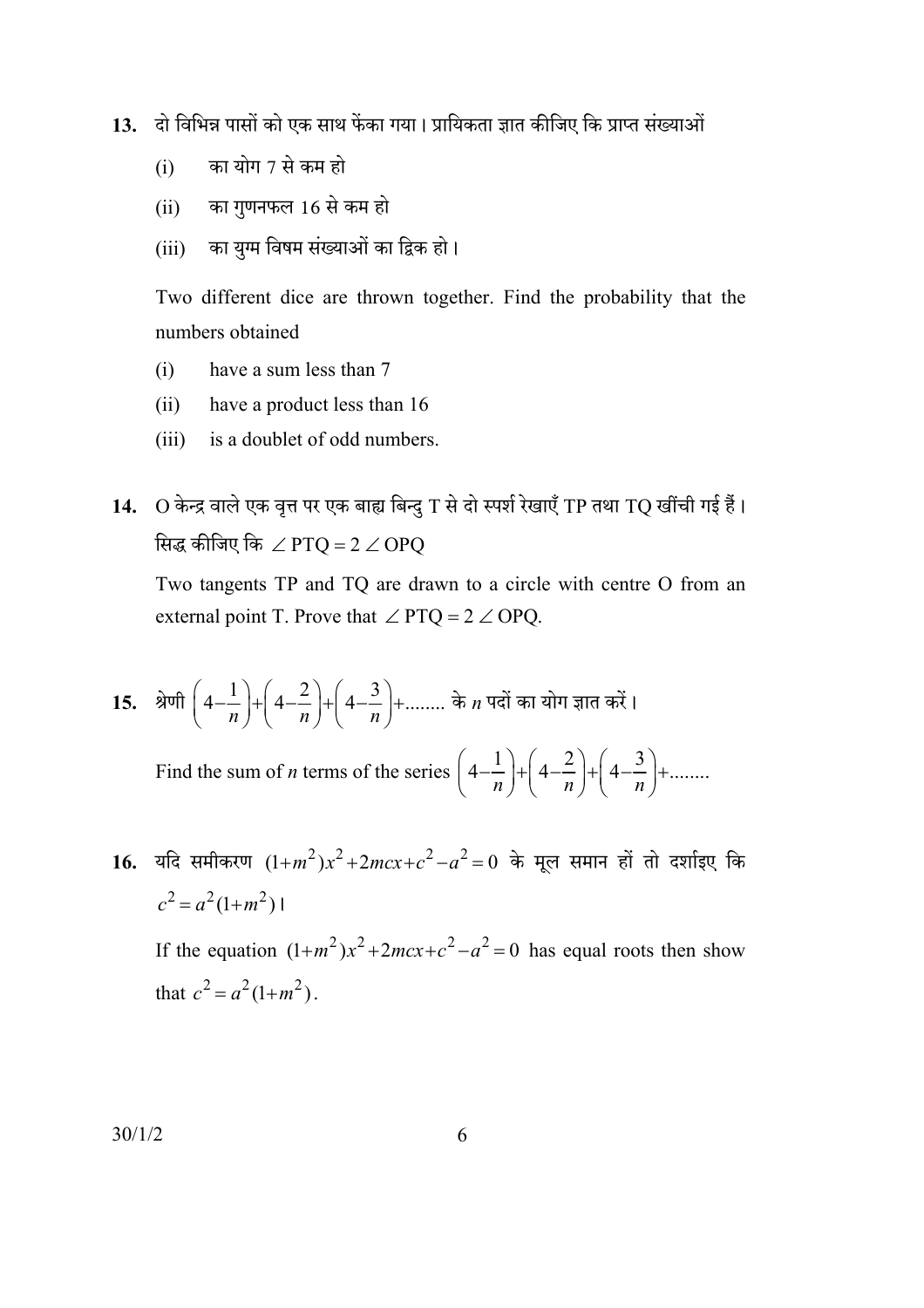17. दी गई आकृति में, OACB एक वृत्त, जिसका केन्द्र O तथा त्रिज्या 3.5 सेमी है, का चतुर्थांश है। यदि  $OD = 2$  सेमी हो तो छायांकित भाग का क्षेत्रफल ज्ञात कीजिए।



In the given figure, OACB is a quadrant of a circle with centre O and radius 3.5 cm. If  $OD = 2$  cm, find the area of the shaded region.



18. यदि एक समांतर श्रेढ़ी का mवां पद  $\frac{1}{n}$  तथा nवां पद  $\frac{1}{m}$  हो तो दर्शाइए कि इसका  $(mn)$ वां पद 1 होगा। If the m<sup>th</sup> term of an A. P. is  $\frac{1}{n}$  and n<sup>th</sup> term is  $\frac{1}{m}$  then show that its  $(mn)$ <sup>th</sup> term is 1.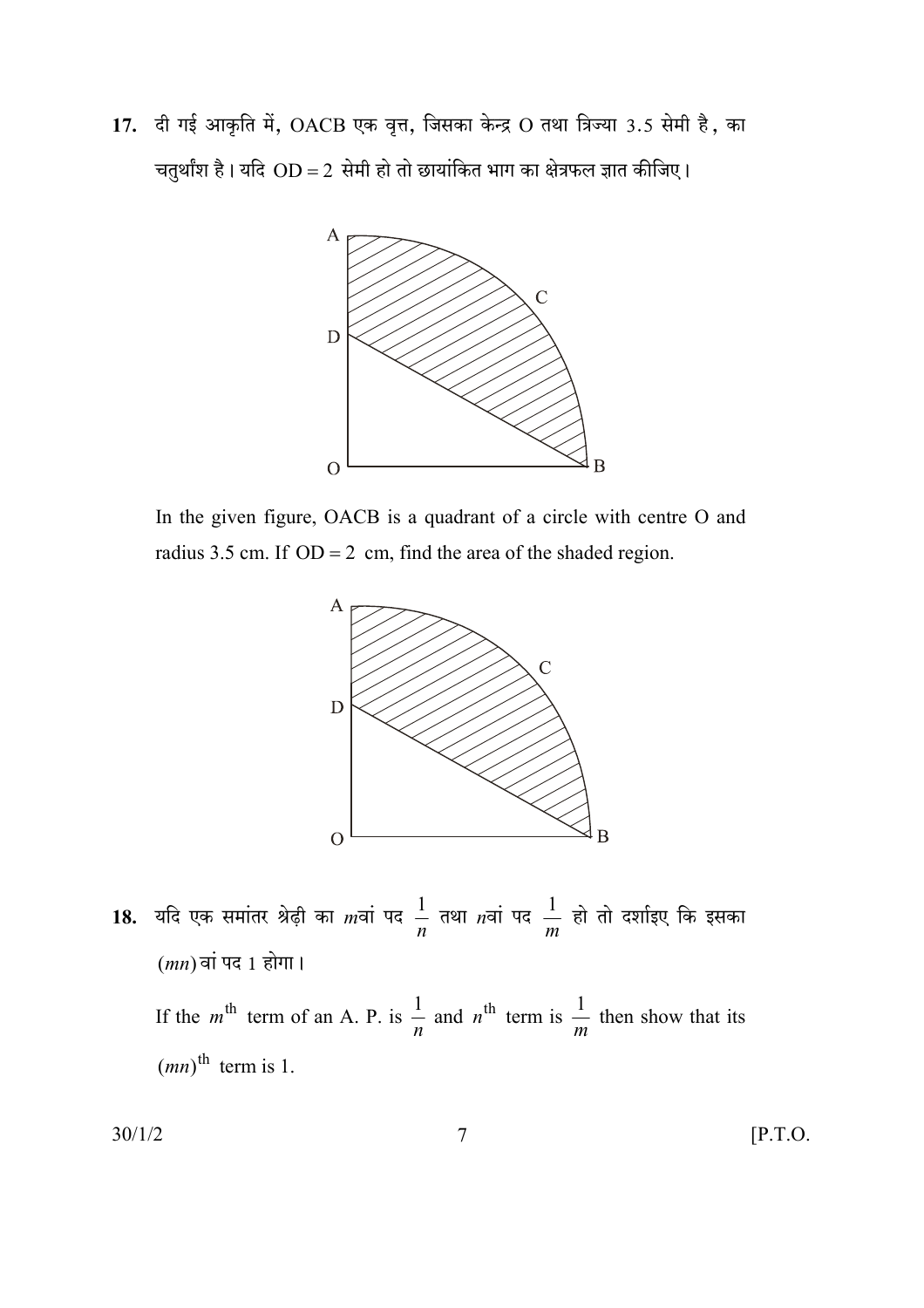- 19. 10.5 सेमी त्रिज्या के धातु के एक ठोस गोले को पिघलाकर छोटे ठोस शंकुओं में ढाला गया है जिनमें प्रत्येक की त्रिज्या 3.5 सेमी तथा ऊँचाई 3 सेमी है। कितने शंकु बनेंगे ? A metallic solid sphere of radius 10.5 cm is melted and recasted into smaller solid cones, each of radius 3.5 cm and height 3 cm. How many cones will be made?
- 20.  $-7$  मी ऊँचे एक भवन के शिखर से एक मीनार के शिखर का उन्नयन कोण  $60^{\circ}$  तथा पाद का अवनमन कोण 45° है। मीनार की ऊँचाई ज्ञात कीजिए। From the top of a 7 m high building, the angle of elevation of the top of a tower is  $60^{\circ}$  and the angle of depression of its foot is  $45^{\circ}$ . Find the height of the tower.

## खण्ड - ट **SECTION-D**

प्रश्न संख्या 21 से 31 तक प्रत्येक प्रश्न 4 अंक का है। Question numbers 21 to 31 carry 4 marks each.

21. एक अस्पताल में प्रयोग किया गया पानी 2 मी व्यास तथा 5 मी ऊँचाई के एक बेलनाकार टैंक में एकत्र होता है। पुनर्चक्रण के पश्चात् इस पानी को अस्पताल के एक पार्क, जिसकी लंबाई 25 मी तथा चौडाई 20 मी है, की सिंचाई के लिए प्रयोग किया जाता है। यदि टैंक पूर्णतः भरा हो तो इससे पार्क में सिंचाई के लिए ठहरे पानी की ऊँचाई क्या होगी ? पानी के पुनर्चक्रण पर अपने विचार लिखिए।

In a hospital used water is collected in a cylindrical tank of diameter 2 m and height 5 m. After recycling, this water is used to irrigate a park of hospital whose length is 25 m and breadth is 20 m. If tank is filled completely then what will be the height of standing water used for irrigating the park. Write your views on recycling of water.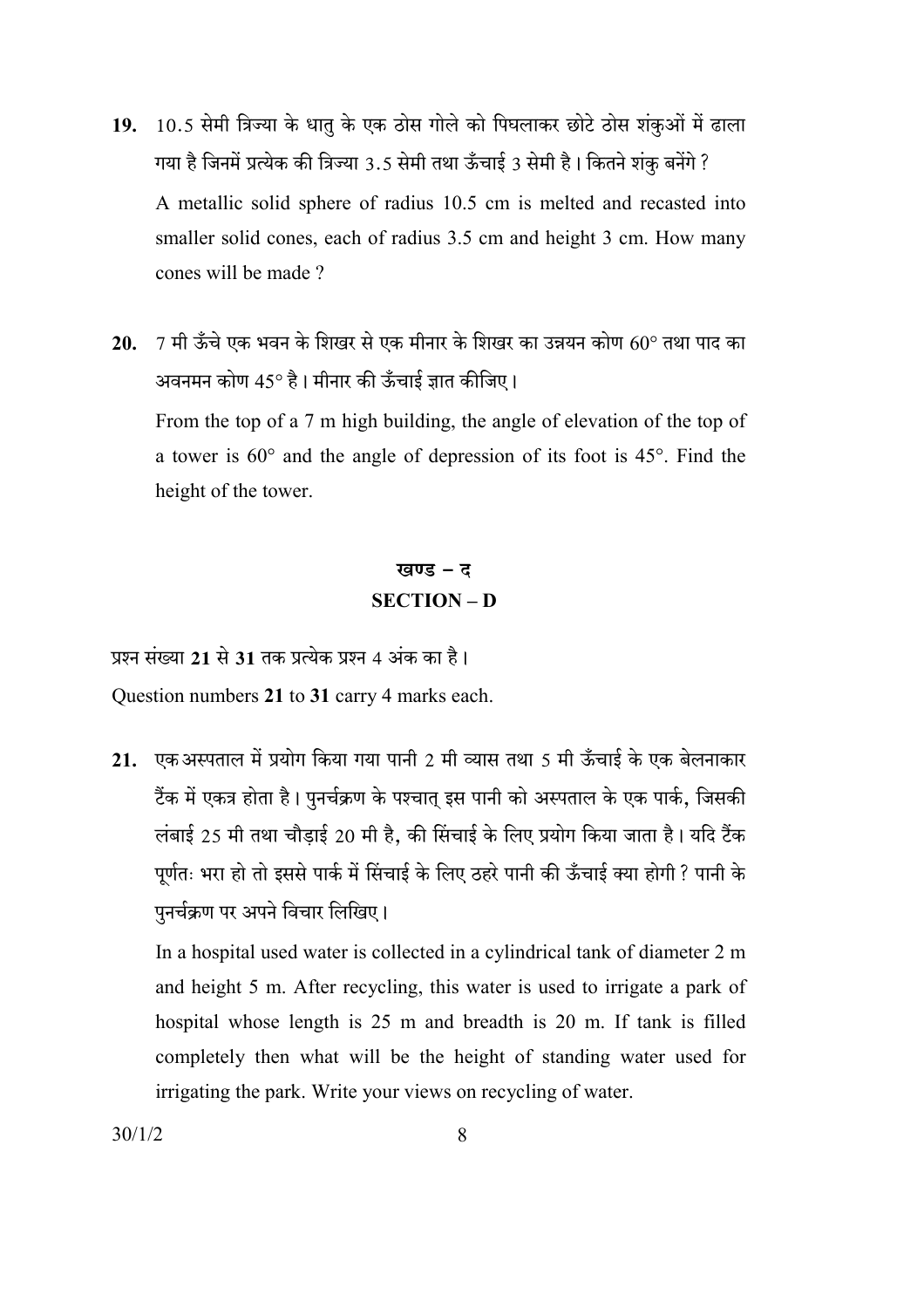22. दी गई आकृति में, दिए गए वर्ग की भुजा 28 सेमी है तथा प्रत्येक वृत्त की त्रिज्या वर्ग की भुजा की आधी है जबकि O तथा O' वृत्तों के केन्द्र हैं। छायांकित भाग का क्षेत्रफल ज्ञात कीजिए।



In the given figure, the side of square is 28 cm and radius of each circle is half of the length of the sides of the square where O and O' are centres of the circles. Find the area of shaded region.

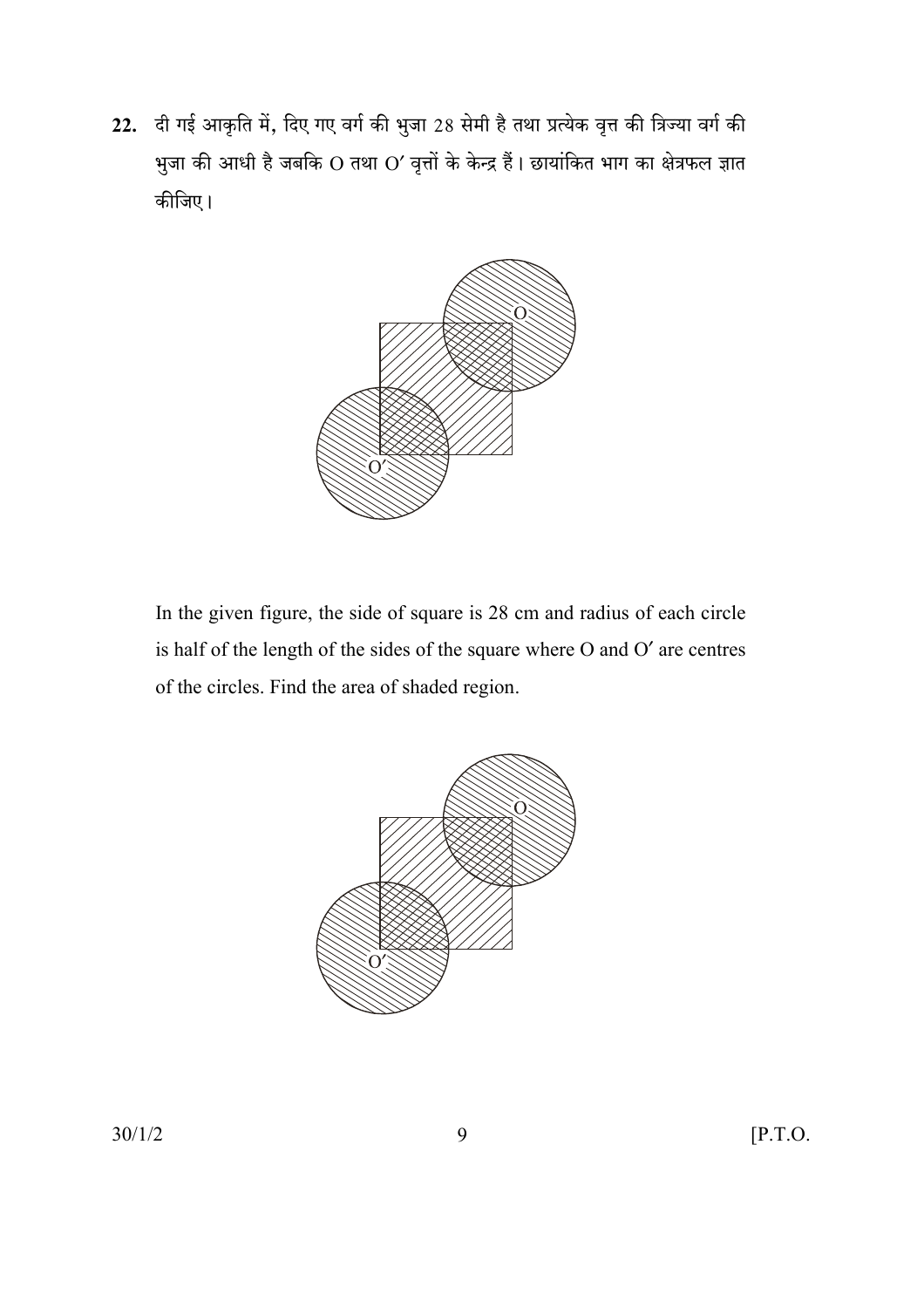23. पीटर दो विभिन्न पासों को एक साथ फेंकता है तथा प्राप्त दो अंकों का गुणनफल ज्ञात करता है। रीना एक पासे को फेंकती है तथा प्राप्त संख्या का वर्ग करती है। संख्या 25 प्राप्त करने की किसकी संभावना अधिक है ?

Peter throws two different dice together and finds the product of the two numbers obtained. Rina throws a die and squares the number obtained. Who has the better chance to get the number 25.

- 24. 10 सेमी त्रिज्या वाले वृत्त की एक जीवा PQ वृत्त के केन्द्र पर 60° का कोण अंतरित करती है। वृत्त के लघु तथा दीर्घ वृत्त खण्डों के क्षेत्रफल ज्ञात कीजिए। A chord PQ of a circle of radius 10 cm subtends an angle of  $60^{\circ}$  at the centre of circle. Find the area of major and minor segments of the circle.
- 25. सिद्ध कीजिए कि वृत्त के किसी बाह्य बिंदु से वृत्त पर खींची गई स्पर्श रेखाओं की लंबाइयाँ समान होती हैं।

Prove that the lengths of tangents drawn from an external point to a circle are equal.

26. एक नाव की शांत जल में चाल 15 किमी/घंटा है। यह नाव 30 किमी धारा के विपरीत दिशा में जाकर पुनः उसी जगह 4 घंटे 30 मिनट में वापस लौट आती है। धारा की चाल ज्ञात कीजिए।

Speed of a boat in still water is 15 km/h. It goes 30 km upstream and returns back at the same point in 4 hours 30 minutes. Find the speed of the stream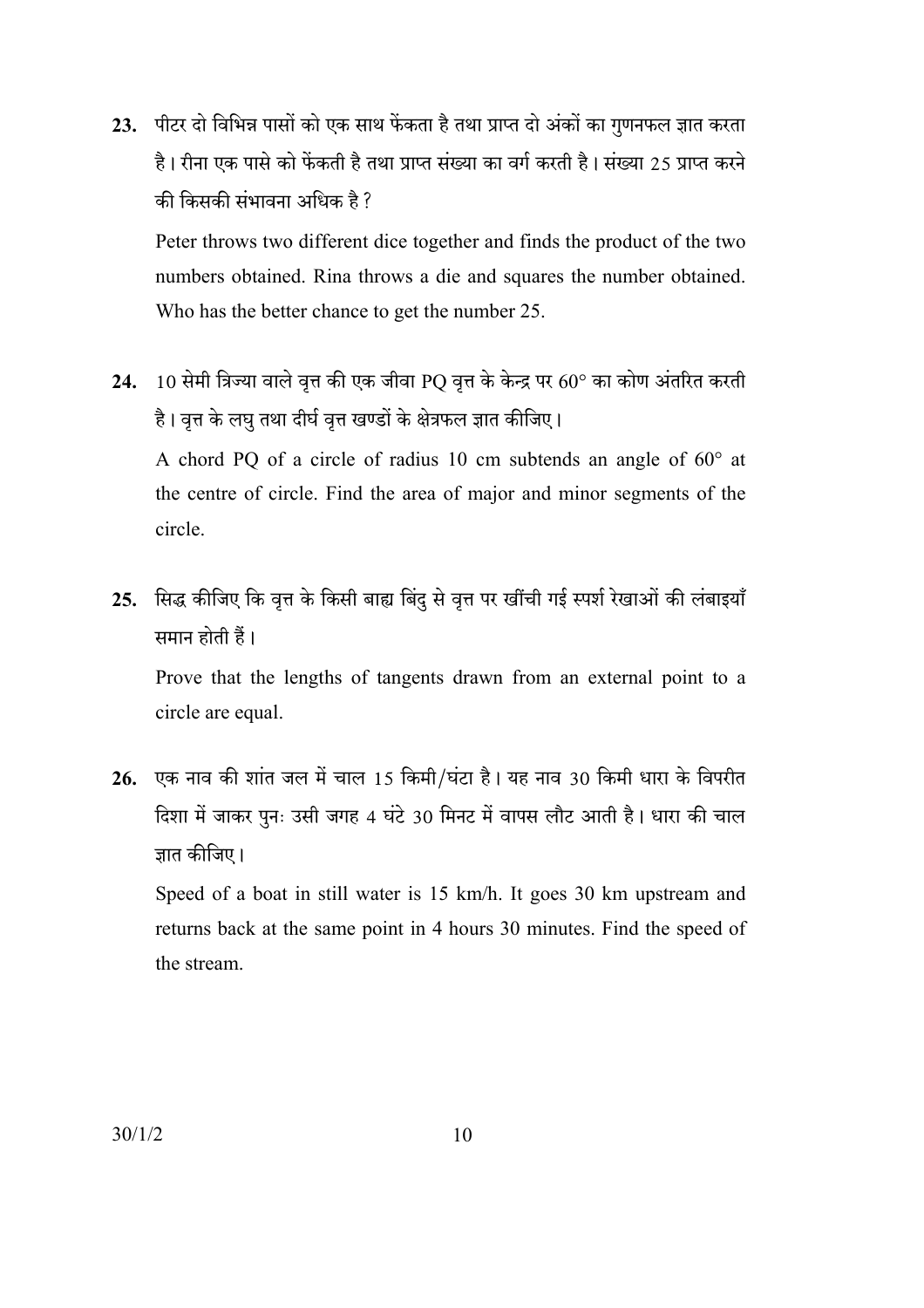27. यदि  $a \neq b \neq 0$  हो तो सिद्ध कीजिए कि बिंदु  $(a, a^2), (b, b^2)$   $(0, 0)$  संरेख नहीं होंगे ?

If  $a \ne b \ne 0$ , prove that the points  $(a, a^2), (b, b^2)$  (0, 0) will not be collinear.

28. एक समकोण त्रिभज की रचना कीजिए जिसकी भजाओं (विकर्ण को छोडकर) की लंबाइयाँ 4 सेमी तथा 3 सेमी हैं। अब एक दूसरे त्रिभुज की रचना कीजिए जिसकी भुजाएँ दिए गए त्रिभुज की संगत भुजाओं की  $\frac{3}{5}$  गुनी हैं।

Draw a right triangle in which the sides (other than the hypotenuse) are of lengths 4 cm and 3 cm. Now construct another triangle whose sides are  $\frac{3}{5}$  times the corresponding sides of the given triangle.

- 29. यदि एक समांतर श्रेढी के प्रथम  $m$  पदों का योग इसके प्रथम  $n$  पदों के योग के बराबर हो तो दर्शाइए कि इसके प्रथम  $(m + n)$  पदों का योग शून्य होगा। If the sum of first *m* terms of an A, P, is the same as the sum of its first *n* terms, show that the sum of its first  $(m + n)$  terms is zero.
- 30. एक मीनार के एक ही ओर तथा इसके आधार से एक ही सरल रेखा में दो बिंदु  ${\bf A}$  तथा  ${\bf B}$ हैं। मीनार के शिखर से इन बिंदुओं के अवनमन कोण क्रमशः  $60^{\circ}$  व 45° हैं। यदि मीनार की ऊँचाई 15 मी हो, तो इन बिंदुओं के बीच की दूरी ज्ञात कीजिए।

Two points A and B are on the same side of a tower and in the same straight line with its base. The angles of depression of these points from the top of the tower are  $60^{\circ}$  and  $45^{\circ}$  respectively. If the height of the tower is 15 m, then find the distance between these points.